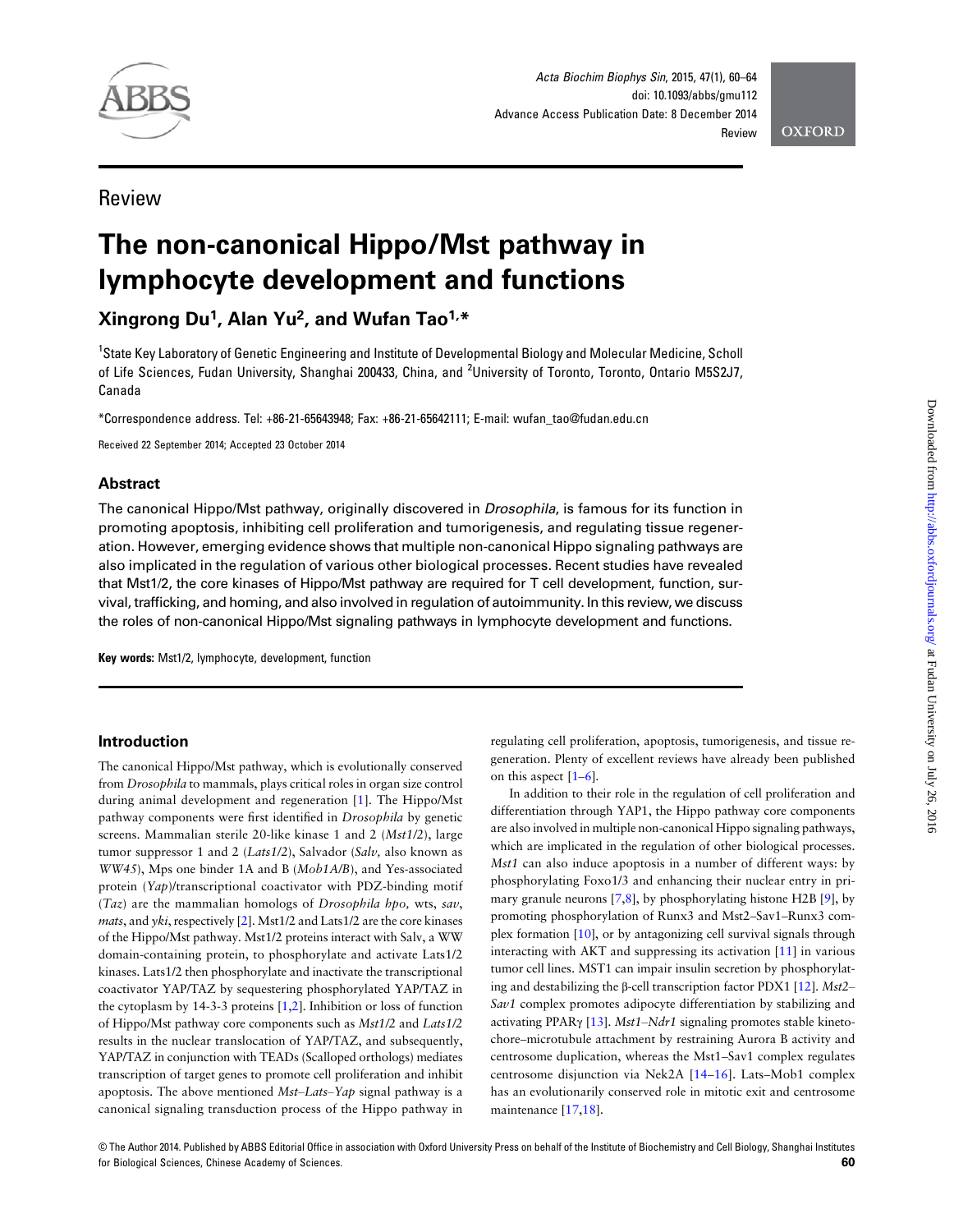The immune system is a complex system of cells and biological reactions that constitute our body's first line of defense for fighting off invaders and preventing its own cells from self-deterioration and mutation. The immune system is composed of both innate immunity and adaptive immunity in mammals. Several recent studies have revealed that non-canonical Hippo/Mst signaling, especially Mst1/2, the core components of Hippo/Mst pathway play crucial roles in mammalian adaptive immunity. In contrast to the function that canonical Hippo/ Mst signaling promotes apoptosis, Mst1/2 are required for T cell survival, normal development, and functions, but their roles in control of cell proliferation are controversial. In this review, we will summarize and discuss the emerging evidence showing that Mst1/2 regulate lymphocyte, especially T cell development, migration, and homing, and are essential for maintaining immunological self-tolerance and immune homeostasis.

#### T Cell Development in Thymus

The T cell is a critical component of the adaptive immune system. T cells recognize antigens and initiate the adaptive response. T cells are developed and matured in the thymus through a complicated selection process, which can be roughly divided into three stages depending on the surface expression of CD4 and CD8: double negative (DN, CD4<sup>-</sup>CD8<sup>-</sup>), double positive (DP, CD4<sup>+</sup>CD8<sup>+</sup>), and single positive (SP, CD4<sup>+</sup>CD8<sup>-</sup> or CD4<sup>-</sup>CD8<sup>+</sup>) stages. During this process, immature T cells first go through positive and then negative selection. Successful thymocytes become mature CD4 SP or CD8 SP cells. The expression of Mst1 and Mst2 genes can be detected in DP cells, and is much higher in SP cells [[19\]](#page-4-0). The proportion and number of SP thymocytes are significantly increased in the thymus of  $Mst1^{-/-}$  mice [[20,21](#page-4-0)], while the number of peripheral T cells is dramatically decreased [[20](#page-4-0)–[23\]](#page-4-0). Further studies have revealed that Mst1 deficiency impairs negative selection of thymocytes probably due to inefficient migration and antigen recognition mediated by LFA-1 and ICAM-1 within the medulla [[24\]](#page-4-0). Little to no effect is seen on positive selection as the trafficking patterns of DP and the number of immature positively selected CD69<sup>+</sup> DP in Mst1<sup>-/-</sup> mice are comparable to those of wild type [[24\]](#page-4-0). T cell development in  $Mst2^{-/-}$  mice appears normal [[19](#page-4-0),[25\]](#page-4-0). However, when both *Mst1* and *Mst2* are deleted, the severity of lymphopenia increases dramatically [[19](#page-4-0),[25\]](#page-4-0). There is a significant decrease in the proportion, and the number of SP cells is significantly decreased in  $\mathit{Mst1}^{\beta\beta\beta}; \mathit{Mst2}^{-/-}; \mathit{Lck-Cre\,DKO\, mice},$  in which the Cre transgene is driven by a proximal Lck promoter, compared with wild type and Mst1<sup>-/-</sup> mice (Du and Tao, unpublished data). These results suggest a redundant role of Mst1 and Mst2 in T cell development and homeostasis. It should be noted that SP cells have also been shown to be significantly increased in the thyme of Mst1<sup>-/-</sup>; Mst2<sup>fl/fl</sup>; Lck-Cre DKO mice, in which the Cre transgene is driven by a distal  $Lck$  promoter [[19\]](#page-4-0). While the detailed molecular mechanism(s) by which Mst1 regulates T cell development remains to be elucidated, studies from Dr Tatsuo Kinashi's lab have provided important clues. Mst1 proteins associate with and are activated by Rap1–RAPL complex, and co-localize with LFA-1 at the leading edge and in the immune synapse between T cells and APCs after TCR stimulation [[26\]](#page-4-0). Recently, Ueda et al. reported that Mst1 deficiency or blocking the cell adhesion molecules LFA-1 and ICAM-1 results in inefficient migration and antigen recognition of  $CD4<sup>+</sup>$  thymocytes within the medulla [\[24\]](#page-4-0). These results suggest that Mst1 plays a key role in regulating thymocyte self-antigen recognition in the medulla.

#### Development and Function of Regulatory T Cells

Recent studies have also shown that Mst1 and Mst2 play very important roles in the development and function of regulatory T cells (Tregs). The proportion and number of Tregs are significantly reduced in Mst1<sup>-/-</sup> thymus [[24,25](#page-4-0)] and peripheral lymphoid organs from 1-week-old Mst1−/<sup>−</sup> mice [\[25](#page-4-0)]. However, upon maturation into adults, the proportion of Tregs is restored and even surpasses that of the wildtype mice [[22](#page-4-0),[24](#page-4-0),[25](#page-4-0)]. This is probably due to enhanced proliferation resulting from T cell homeostasis in lymphopenic Mst $1^{-/-}$  mice [[25](#page-4-0)]. Mst1 deficiency also impairs induction of Tregs from CD4<sup>+</sup> naïve T cells by TGF-β [[25,27\]](#page-4-0). Functionally, the Mst1<sup>-/-</sup> Tregs fail to prevent the development of experimental colitis in vivo and antigen or TCR-induced proliferation of naïve T cells in vitro [\[25,27](#page-4-0)]. Although Treg development is not affected in  $Mst2^{-/-}$  mice, the proportion of Tregs in the thymus of Mst1/2 DKO mice are further decreased com-pared with that in Mst1<sup>-/-</sup> mice [[25\]](#page-4-0). This demonstrates that Mst1 plays a dominant role in the development and function of Tregs, and Mst1 and Mst2 are functionally redundant in this process.

Foxo1 and Foxo3 (Foxo1/3) are transcriptional factors that can directly bind to the Foxp3 promoter and enhance Foxp3 expression. The Foxo1/3 protein levels are dramatically decreased in Mst1 deficient T cells from human patients [\[28](#page-4-0),[29\]](#page-4-0) and mice generated independently by Tao's and Lim's labs [[23,25\]](#page-4-0). Foxp3 expression is also significantly reduced in Mst1<sup>-/-</sup> Tregs [[25\]](#page-4-0). However, neither the Foxo1/3 protein levels nor Foxp3 expression are significantly altered in the conventional T cells and Tregs of Mst1−/<sup>−</sup> mice generated by Kinashi's lab [[24,27](#page-4-0)]. The reason for this discrepancy is unknown. Mst1 regulates Treg development and function by directly or indirectly stabilizing Foxo proteins through phosphorylation of Foxo1/3 and in-hibition of TCR/CD28-induced Akt activation [[25\]](#page-4-0). These results suggest that reduced Foxo1/3 expression and Foxp3 induction in Mst1−/<sup>−</sup> Tregs could be one of the mechanisms underlying the impaired Treg development and function in Mst1−/<sup>−</sup> mice. Using two-photon im-aging, Tomiyama et al. [[27\]](#page-4-0) observed that Mst1<sup>-/−</sup> Tregs had impairments in their interactions with antigen-loaded dendritic cells (DCs). This inefficient conjugate formation between Mst1<sup>-/-</sup> Treg and DCs leads to failure of down-regulation of co-stimulatory molecules such as CD86 in DCs, finally resulting in impaired contact-dependent suppressor functions of Mst1<sup>-/-</sup> Tregs. LFA-1 appears to be the downstream molecule affected in this process. This study provides another explanation for the impaired suppression function of Mst1<sup>-/−</sup> Tregs. However, because conventional Mst1 deficient and/or T-cell-specific Mst1/2 DKO mice were used for all the studies mentioned above, the effect of other thymic cells on Treg development cannot be ruled out. Further studies using Treg-specific Mst1 deficient and/or Mst1/2 DKO mice are needed to investigate the intrinsic roles of Mst1/2 in Treg development and function.

# T Cell Activation, Apoptosis, and Survival

Mst1-deficient mice display a severe reduction of peripheral T cells with lower percentages of CD62high CD44low naïve T cells and higher percentages of CD62L<sup>low</sup>CD44<sup>high</sup> effector/memory T cells [\[22,25](#page-4-0)], which may result in homeostasis-driven proliferation [[25\]](#page-4-0). This lymphopenic mutant phenotype is much more severe in Mst1/2 double deficient mice [[19,25\]](#page-4-0) and also phenocopied in human patients with Mst1 mutations [[28,29](#page-4-0)]. The lack of peripheral T cells in Mst1deficient mice and human patients is probably due to enhanced activation-induced cell death (AICD) and impaired thymocyte egress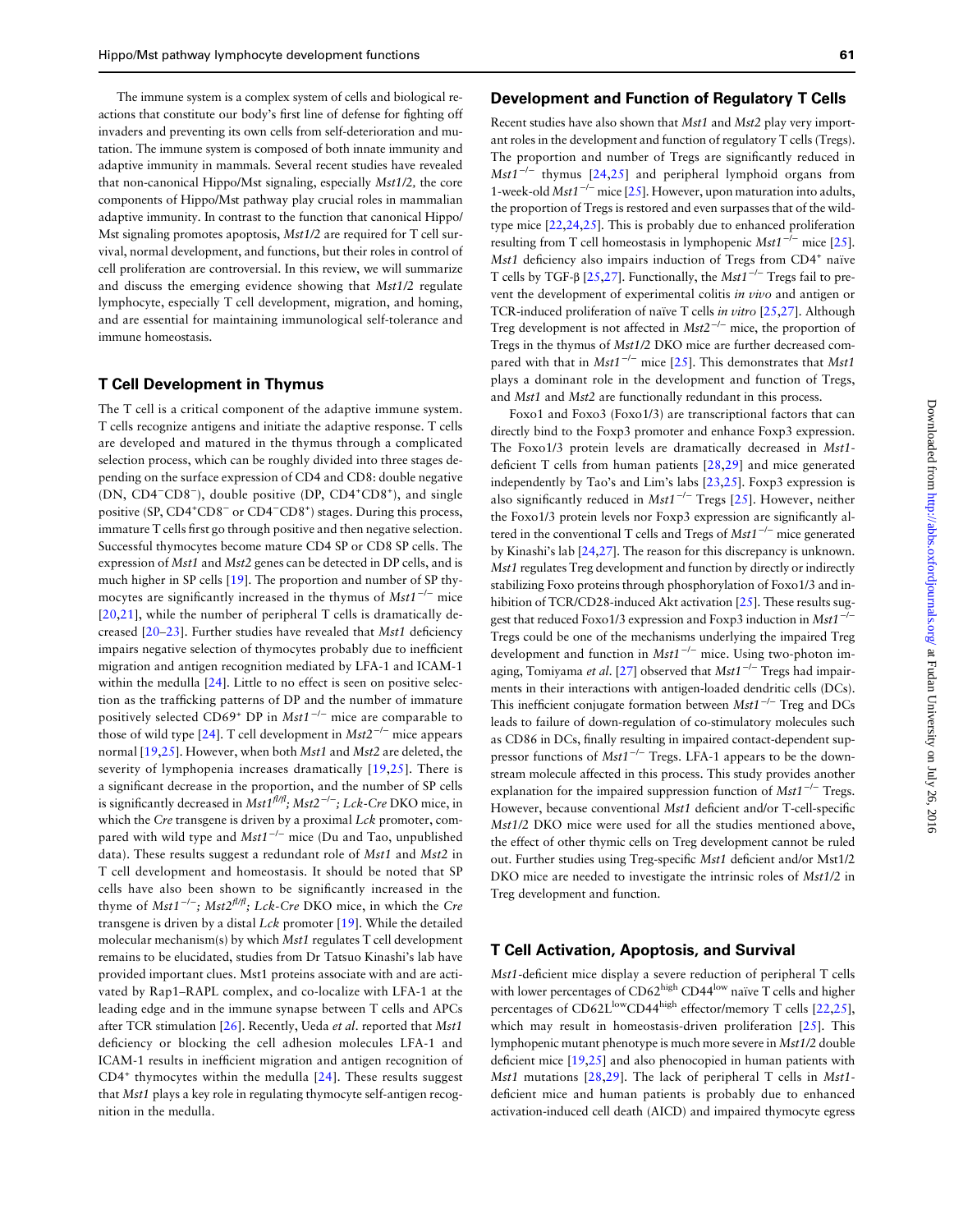[[20](#page-4-0),[21](#page-4-0)]. The results reported so far about apoptosis, proliferation, and cytokine production of Mst1-deficient peripheral T cells vary dramatically and are sometimes contradictory. This is probably due to different methods used for generating the Mst1-deficient mice such as gene trapping versus gene targeting, and differences in genetic background of the mutant mice used by different research groups.

There is enhanced apoptosis of peripheral T cells in  $Mst1^{-/-}$  mice  $[22,23,30]$  $[22,23,30]$  $[22,23,30]$  $[22,23,30]$  $[22,23,30]$  $[22,23,30]$  $[22,23,30]$  and human patients  $[28,29]$ . Zhou *et al.*  $[22]$  $[22]$  reported that ongoing apoptosis of peripheral Mst1-deficient T cells was enhanced. However, it was not observed in Mst1<sup>-/-</sup> mice generated by other groups [\[20,30](#page-4-0)]. Ongoing apoptosis of peripheral Mst1<sup>-/-</sup> T cells is significantly increased only when CD62high CD44<sup>low</sup> naïve T cells and CD62L<sup>low</sup>CD44<sup>high</sup> effector/memory T cells are analyzed separately [[20](#page-4-0)]. Apoptosis is significantly increased when  $Mst^{-/-}$  T cells are cul-tured in vitro with CD3/CD28 activation [[30\]](#page-4-0) or oxidative stresses [[23\]](#page-4-0). Furthermore, increased apoptotic cells were found to be re-stricted to Mst1<sup>-/-</sup> Th1 cells [\[30](#page-4-0)]. The exact mechanism behind this enhanced apoptosis is still controversial. Zhou et al. [\[22\]](#page-4-0) found that the JNK activation was increased in Mst1-deficient T cells and suggested that JNK over-activation led to their enhanced apoptosis. Choi et al. [[23\]](#page-4-0) reported that Mst1 enhanced T cell survival and reduced apoptosis by promoting transcription of Sod2 and Cat (catalase) genes and protecting against excessive ROS accumulation through increasing Foxo1/3 stability and nuclear entry. More recently, Salojin et al. [[30\]](#page-4-0) proposed that lower expression of IL-2 and higher expression of CD279 (programmed cell death protein 1, PD-1) in Mst1<sup>-/-</sup> naïve T cells might be one of mechanisms underlying enhanced AICD and reduced cell proliferation of Mst1-deficient Th1 cells.

It has also been reported that the Mst1-deficient naïve T cells exhibit markedly increased proliferation in response to TCR stimulation when cultured in vitro [[22\]](#page-4-0). However, this has not been successfully confirmed. In contrast, proliferation of naïve T cells was shown to be markedly reduced in the absence of Mst1 after activation with CD3 mAb, Con A, and PMA/ionomycin, and cell cycle progression was partially blocked at G1/S transition [\[30\]](#page-4-0). Again, lower expression of IL-2 and higher expression of CD279 in Mst1−/<sup>−</sup> naïve T cells were proposed to be responsible for this cell cycle blockage [[30](#page-4-0)]. However, it is important to note that the mammalian Lats1/2 and Yap1 do not participate in the proliferative response of naïve T cells to TCR/CD28 co-stimulation [[22](#page-4-0)].

Cytokines production is generally closely associated with T cell activation. However, results of cytokine production in T cells from Mst1 deficient mice generated by different research groups were not consistent. Previous reports showed that the production of cytokines such as IL-2, IFN-γ, IL4, and IL-17A [[22\]](#page-4-0) and the proportion of cytokineproducing cells  $[25]$  $[25]$  are increased in Mst1<sup>-/−</sup> mice, suggesting hyperactivation of Mst1 deficient peripheral T cells. It has also been recently reported that Mst1 deficiency leads to altered distribution of peripheral T cell subsets and reduced in vitro T cell activation [\[30\]](#page-4-0). The production of Th1 cell-specific cytokines including IL-2, IFN-γ and TNF-β is inhibited and the levels of Th2 cell-specific cytokines such as IL-4, IL-5, IL-10 and IL-13 are elevated in the cultures of Mst1<sup>-/-</sup> T cells stimulated by CD3 or Con A. The reduction in Th1 cytokines and Th2 skewing in CD3/CD28-activated Mst1−/<sup>−</sup> T cell cultures are attributed to the reduced number of T cells that produce Th1 cytokines and deficient Th1 cytokine synthesis [[30\]](#page-4-0). This discrepancy may be due to differences in the T cell development and cytokine balance of various Mst1−/<sup>−</sup> mice with different genetic backgrounds.

In summary, the Mst1 gene is required for survival maintenance and apoptosis inhibition of T cells. This function is opposite to that of canonical Hippo pathway demonstrated in Drosophila and some mammalian cells such as liver epithelial and cultured neuronal cells. However, more experiments under same conditions using different Mst1 deficient mice generated by different labs are needed to verify the effect of Mst1 deficiency on T cell proliferation.

# T Cell Migration and Homing

In lymphocytes, Mst1 is required for the proper organization of integrins in the plasma membrane at the leading edge of migrating cells, which is critical for lymphocyte trafficking. The first evidence that Mst1 regulates T cell trafficking was demonstrated in a study where Mst1 was found to be required for integrin LFA-1 activation/clustering, T cell polarization and adhesion in a Mst1-knockdown cell line following chemokine or TCR stimulation [[26\]](#page-4-0). Later, this phenotype was confirmed by using T cells from Mst1 deficient mice [[21](#page-4-0),[22](#page-4-0),[31](#page-4-0)]. Consistent with the function of Mst1 in regulating T cell polarization and adhesion, Mst1-deficient mice also displayed inefficient migration and antigen recognition of CD4<sup>+</sup> thymocytes within the medulla [[24](#page-4-0)], impaired thymocyte egress [[19](#page-4-0)–[21\]](#page-4-0), decreased lymphocyte homing [[20](#page-4-0)–[22](#page-4-0)] and defective lymphocyte migration in a traditional transwell assay [[20,22,31](#page-4-0)] or on immobilized chemokines, over lymph node-derived stromal cells or within explanted lymph nodes [\[21](#page-4-0)]. Mst1deficient DCs are also impaired in trafficking from skin to draining lymph nodes [[21](#page-4-0)].

Integrin LFA-1, also known as CD11a/CD18 and integrin  $\alpha_L \beta_2$ , is a major adhesion molecule involved in T cell trafficking. LFA-1 clusters at the leading edge of polarized cells stimulated with chemokine or anti-CD3 in an intracellular trafficking-dependent manner and associates with RAPL through the cytoplasmic region of the  $\alpha$ <sub>L</sub> chain [[32](#page-4-0)]. RAPL or Mst1-deficient T cells exhibit a defect of LFA-1 clustering at the leading edge [\[21,33\]](#page-4-0). Rap1–RAPL promotes LFA-1 integrin clustering and T cell polarization by recruiting and activating Mst1 after chemokine and TCR stimulations. Thus, the Rap1–RAPL– Mst1 pathway has been proposed to play an important role in controlling T cell trafficking [\[21,26](#page-4-0)]. Similar to RAPL or Mst1-deficient mice, lymphocyte trafficking in Rab13-deficient mice is also impaired [[34](#page-4-0)]. After chemokine stimulation, Mst1 activates Rab13 by promoting the phosphorylation of DENND1C, a guanine nucleotide exchange factor for Rab13. Mst1 then forms complexes with activated Rab13 to facilitate LFA-1 delivery to the leading edge of lymphocytes along actin filaments in a myosin Va-dependent manner [[34\]](#page-4-0). At the same time, Mst1 promotes F-actin polymerization through enhancing the phosphorylation of VASP, which is crucial for the Rab13-dependent vesicular transport of LFA-1 [[34\]](#page-4-0). Mst1 has also been found to regulate the anterior and posterior distribution of low and higher affinity LFA-1 on the membrane of migrating T cells by modulating the activity of Myosin IIa [\[31](#page-4-0)], another molecular motor protein that moves along actin filaments. Therefore, after chemokine or anti-CD3 stimulation, Mst1 kinase is activated by RAP1–RAPL and promotes the Rab13-dependent vesicular transport of LFA-1 along actin filaments to the leading edge of polarized cells by activating Rab13 and promoting F-actin polymerization. In addition, Mou et al. [[19\]](#page-4-0) found that chemokines and S1P chemoattractant-induced activation of the Rho family small GTPase and polarization of the actin cytoskeleton were abolished in the Mst1/Mst2-deficient SP thymocytes. Mst1/Mst2 are required for CCL19 induced phosphorylation of Mob1A/B and Dock8 recruitment by phosphorylated Mob1A/B in thymocytes. Mst1 and Mst2 kinases regulate T cell migration and actin polarization by control of Rho GTPase activation through promoting Mob1 phosphorylation and its association with Dock8, a Rac1GEF [[19\]](#page-4-0).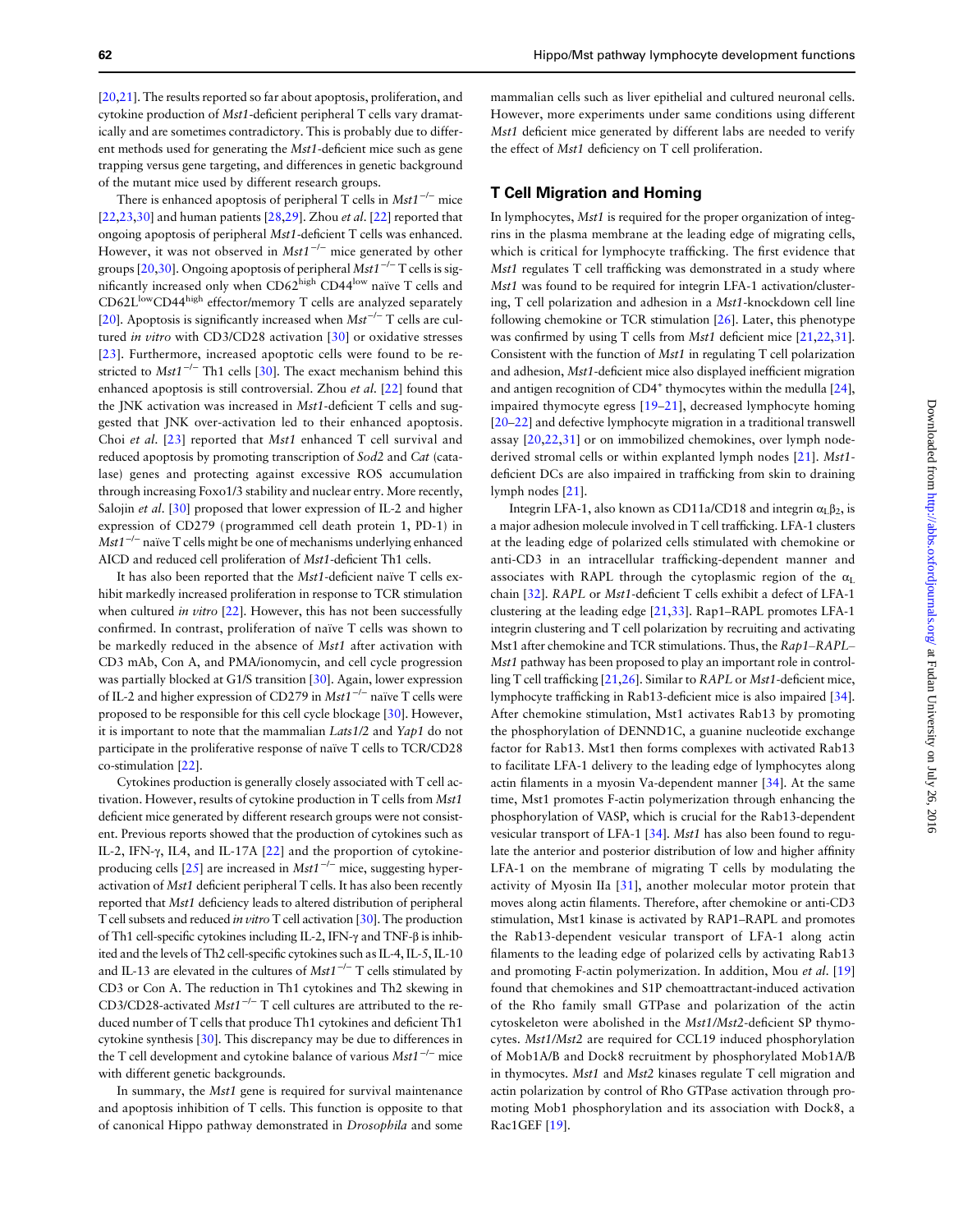## <span id="page-3-0"></span>B Cell

In contrast to the extensive researches on the roles of Mst1 and Mst2 in T cell development and function, there are few studies focusing on the function of Mst1 and Mst2 in B cells. The number of peripheral B cells is reduced in Mst1-deficient mice [[20](#page-4-0)–[22](#page-4-0)]. Splenic marginal zone B cells are dramatically reduced and B cell adhesion and trafficking are impaired in Mst1-deficient mice [[21,22\]](#page-4-0). A similar mechanism of T cell trafficking was proposed to explain the defects of B cell adhesion and trafficking [[21](#page-4-0)]. When stimulated by BCR, the response of Mst1 deficient B cells was reported to be similar to controls [[21](#page-4-0)]. However, Salojin et al. [\[30](#page-4-0)] found that Mst1-deficient B cells showed decreased responsiveness to B cell mitogens in vitro and displayed deficient antigen-specific IgE production in vivo when compared with the controls. More experiments are needed to further explore and confirm the function of *Mst1* and *Mst2* in B cells.

## Eosinophil Apoptosis

Eosinophils and neutrophils are two types of innate immune cells that play important roles in fighting multicellular parasites and infections. They are also involved in the pathogenesis of allergies and asthma. Both Mst1 and Mst2 kinases are expressed in eosinophils, but not in neutrophils. However, only Mst1 is activated by caspase-mediated cleavage during spontaneous or Fas-induced apoptosis of human eosinophils, suggesting that  $Mst1$ , but not  $Mst2$ , plays a role in the regulation of eosinophil apoptosis [[35\]](#page-4-0). However, whether Mst1 can affect eosinophil development and function has not been investigated yet.

#### Immune System-related Disease

The Mst1 and Mst2 kinases emerge as critical regulators of lymphocyte function and autoimmunity. Loss-of-function mutations of Mst1 in human patients have been identified in clinical studies [[28](#page-4-0),[29](#page-4-0),[36](#page-4-0)]. MST1 deficiency in humans leads to T cell lymphopenia with a low proportion of naïve T cells and high proportion of effector T cells, impairment of T cell response to stimulation with anti-CD3, various mitogens and recall antigens [[28\]](#page-4-0). It is also associated with neutropenia and heart malformations in some patients [[29](#page-4-0)]. Mst1-deficient patients also display recurrent pulmonary infections, susceptibility to candidiasis and non-regressing cutaneous warts caused by multiple types of human papillomavirus infections [\[28,29,36](#page-4-0)]. These phenotypes have not been reported or observed in Mst1-deficient mice, probably as a result of the mice under SPF conditions. Autoimmune antibodies, which usually occur in autoimmune diseases, are also detectable in Mst1-deficient patients [[28,29](#page-4-0)]. The protein levels of FOXO1 and FOXO3, IL-7 receptor and BCL2 are significantly lower in T cells from Mst1-deficient patients than those in the control [[28,29\]](#page-4-0). Conversely, FAS expression and the FAS-mediating apoptotic pathway are up-regulated [\[28](#page-4-0)].

Similar to Mst1-deficient patients, Mst1-deficient mice, generated separately by Dr Kinashi's lab and Dr Tao's lab, have been shown to be prone to autoimmune diseases [[24](#page-4-0),[25](#page-4-0)]. Lymphocyte infiltration, T cell over-activation, and autoantibody production are observed in young [[25\]](#page-4-0) and aged Mst1-deficient mice [\[24](#page-4-0),[25\]](#page-4-0). The autoimmune phenotypes were more severe when both *Mst1* and *Mst2* genes were deleted, indicating that the functions of *Mst1* and *Mst2* are redundant in preventing autoimmunity, although Mst2 does not display any autoimmune phenotypes [[25](#page-4-0)]. Although Mst1<sup>-/-</sup> bone marrow is sufficient for inducing colitis as well as over-activation of naïve T cells and splenomegaly in recipient mice, these Mst1-deficiencymediated mutant phenotypes are all suppressed in recipients with co-transplanted wt Tregs [[25](#page-4-0)]. Mst1<sup>-/-</sup> Tregs fail to inhibit colitis induced by wt naïve T cells transplanted into recipient mice [[27\]](#page-4-0). These results suggested that the impaired function of  $Mst1^{-/-}$  Tregs is a major cause of autoimmune diseases in Mst1−/<sup>−</sup> mice. However, it has also been reported that deletion of Mst1 in mice reduces the severity of experimental autoimmune encephalomyelitis (EAE) with a lower number of infiltrated CD4 T cells in the spinal cord and protects the mice from the development of collagen-induced arthritis (CIA) [[30](#page-4-0)]. It was found that the severity of EAE was alleviated in mice treated with an Mst1 inhibitor [[30\]](#page-4-0). One explanation is that Mst1-deficient mice are prone to autoimmune diseases in normal conditions but are protected from autoimmune EAE and CIA induction. Further detailed studies are required to determine the exact role of Mst1 in autoimmunity.

In addition to the role of Mst1/2 in the regulation of autoimmune diseases, Mst1 is also implicated in preventing leukemia. Mst1-null mice are highly susceptible to the development of ENU-induced T-ALL [[37\]](#page-4-0), probably through its role in the maintenance of chromosome integrity [\[38](#page-4-0)].

## Concluding Remarks

Recent studies about the roles of non-canonical Hippo/Mst signaling in lymphocyte development and functions have revealed that at least Mst1/2, core components of Hippo/Mst pathway, can play important but different or opposite roles in a cell or tissue-dependent manner. Mst1/2 are required for T cell survival, whereas the canonical Hippo/Mst signaling promotes apoptosis of non-lymphocytes. Until now, no spontaneous leukemia or lymphomas has been reported in mice with Mst1/2 double mutations in T cell linage, while spontaneous hepatomas [\[39,40\]](#page-4-0) or colon adenomas [\[41\]](#page-4-0) are easily observed in mice with liver cell-specific or intestinal epithelium-specific deletion of Mst1/2. The effect of Mst1/2 genes on proliferation of lymphocytes is also controversial. Mst1-deficient mice generated in some labs were shown to be prone to autoimmune diseases [\[24](#page-4-0),[25\]](#page-4-0) but the mice generated by Salojin et al. [\[30](#page-4-0)] displayed resistance to EAE and CIA. More investigations are desperately needed to resolve these discrepancies and to explore the underlying molecular mechanisms. Little is known about the molecular mechanisms by which Mst1/2 regulates T cell and Treg development. Furthermore, nothing is known about the roles of Hippo/Mst signaling in the development and function of B cells and myeloid cells. Answers to these challenging questions will advance our understanding of the regulation and function of the noncanonical Hippo pathway.

# Funding

This work was supported by the grants from the National Basic Research Program of China (Nos. 2013CB945300, 2011CB510102), the National Natural Science Foundation of China (Nos. 31171406, 30971666), and the Key Projects Grant for Basic Research (No. 12JC1400600) from the Science and Technology Committee of Shanghai Municipality.

## References

- 1. Zhao B, Tumaneng K, Guan KL. The Hippo pathway in organ size control, tissue regeneration and stem cell self-renewal. Nat Cell Biol 2011, 13: 877–883.
- 2. Pan D. The hippo signaling pathway in development and cancer. Dev Cell 2010, 19: 491–505.